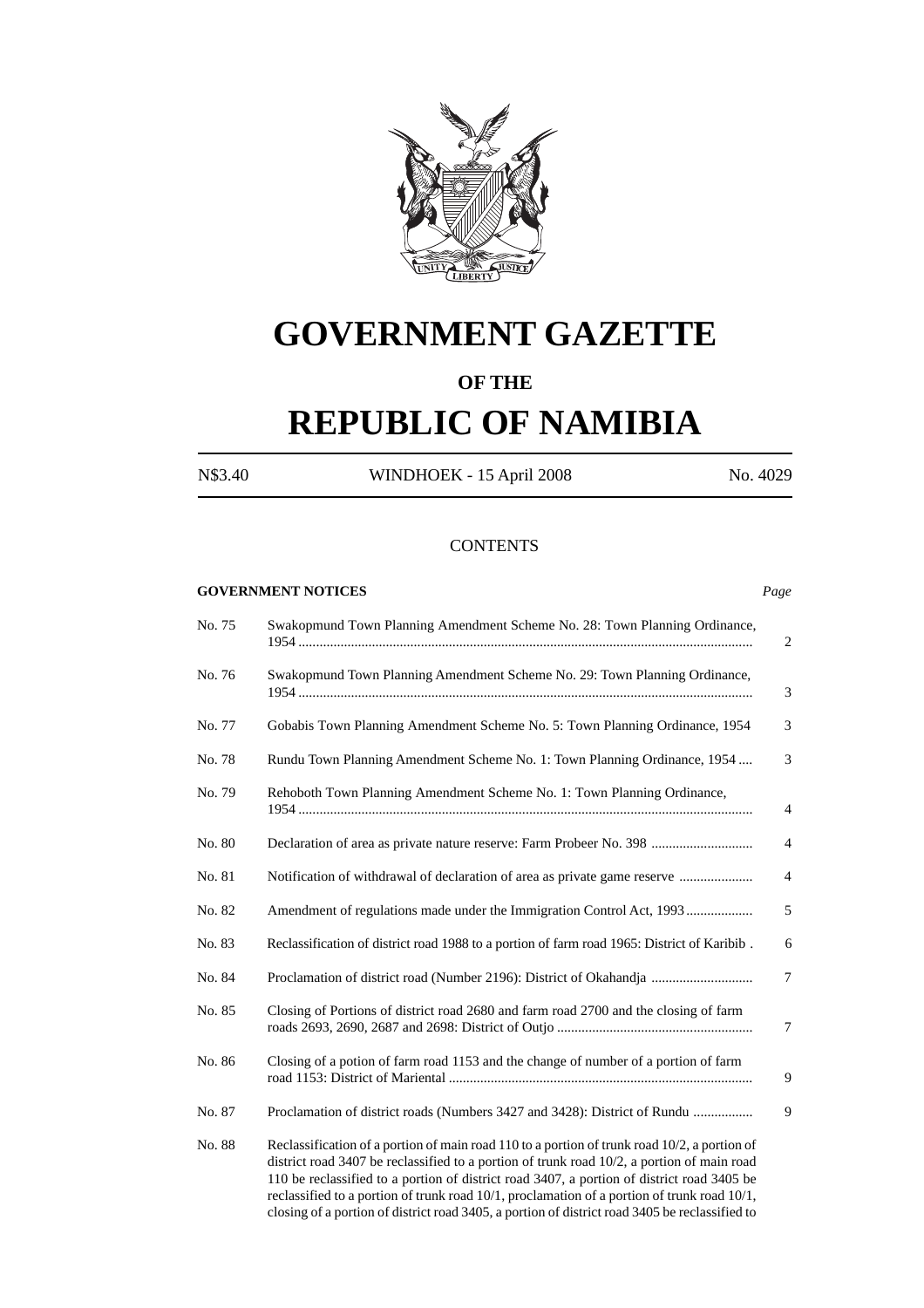a portion of trunk road 10/1 and a portion of main road 110 be reclassified to a portion of trunk road 10/1: Districts of Eenhana and Rundu ........................................................ 10

#### **GENERAL NOTICES**

| No. 87 |                                                                                                                                                                                                                                                                     | 12 |
|--------|---------------------------------------------------------------------------------------------------------------------------------------------------------------------------------------------------------------------------------------------------------------------|----|
| No. 88 |                                                                                                                                                                                                                                                                     | 13 |
| No. 89 |                                                                                                                                                                                                                                                                     | 13 |
| No. 90 |                                                                                                                                                                                                                                                                     | 13 |
| No. 91 | Permanent closure of Portion A of Erf 580, Katima Mulilo, Extension 3 as public open                                                                                                                                                                                | 14 |
| No. 92 | Permanent closure of Portion A and B of the Remainder of Portion 1 of the Farm                                                                                                                                                                                      | 14 |
| No. 93 | Establishment of the township: Kalkrand Extension 1: Village Council of Kalkrand                                                                                                                                                                                    | 15 |
| No. 94 | City of Windhoek: Permanent closing of Portion A of Remainder Erf 1241 Jordaan                                                                                                                                                                                      | 15 |
| No. 95 | City of Windhoek: Permanent closing of Portion A of Remainder of Erf 3350 Robert<br>Mugabe Avenue, Windhoek as public open space, (the portion is $\pm 162m^2$ in extent). The<br>portion would be sold to the owner of Erf 3349 Windhoek for consolidation purpose | 15 |
| No. 96 | City of Windhoek: Permanent closing of Portion A of Erf 917 (Blohm Street) Wind-<br>hoek as street, (The portion is ±883m <sup>2</sup> in extent, adjacent to Erf 456 Windhoek and will                                                                             | 16 |
| No. 97 |                                                                                                                                                                                                                                                                     | 16 |

# **Government Notices**

# **MINISTRY OF REGIONAL AND LOCAL GOVERNMENT, HOUSING AND RURAL DEVELOPMENT**

No. 75 2008

# SWAKOPMUND TOWN PLANNING AMENDMENT SCHEME NO. 28: TOWN PLANNING ORDINANCE, 1954

In terms of subsection (2) of section 26 of the Town Planning Ordinance, 1954 (Ordinance No. 18 of 1954), I give notice that I have under subsection (1) of that section, read with section 27(1) of that Ordinance, approved the Swakopmund Town Planning Amendment Scheme No. 28 of the Municipality of Swakopmund.

\_\_\_\_\_\_\_\_\_\_\_\_\_\_\_\_

**K. KAZENAMBO MINISTER OF REGIONAL AND LOCAL GOVERNMENT, HOUSING AND RURAL DEVELOPMENT**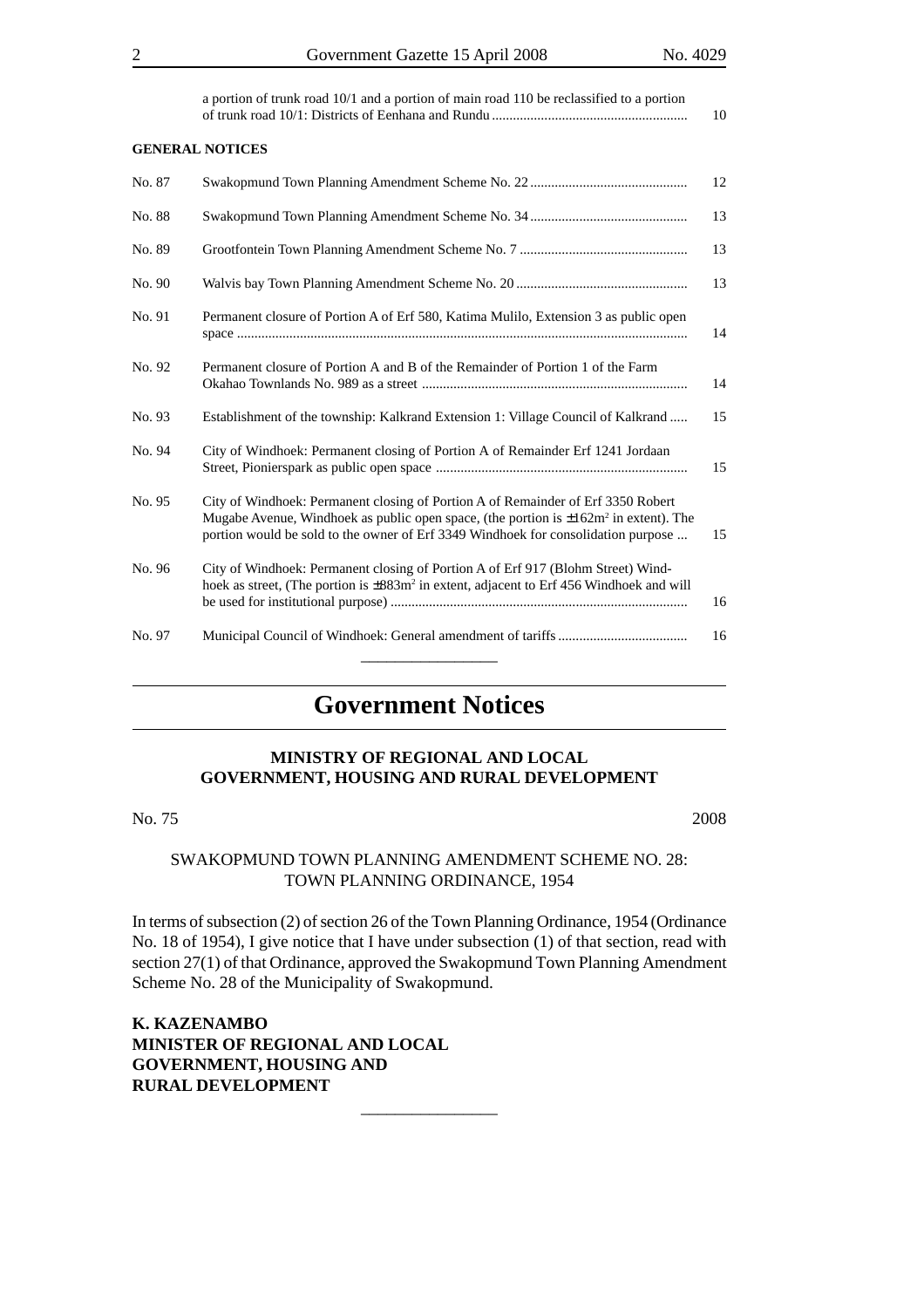#### **MINISTRY OF REGIONAL AND LOCAL GOVERNMENT, HOUSING AND RURAL DEVELOPMENT**

No. 76 2008

# SWAKOPMUND TOWN PLANNING AMENDMENT SCHEME NO. 29: TOWN PLANNING ORDINANCE, 1954

In terms of subsection (2) of section 26 of the Town Planning Ordinance, 1954 (Ordinance No. 18 of 1954), I give notice that I have under subsection (1) of that section, read with section 27(1) of that Ordinance, approved the Swakopmund Town Planning Amendment Scheme No. 29 of the Municipality of Swakopmund.

# **K. KAZENAMBO MINISTER OF REGIONAL AND LOCAL GOVERNMENT, HOUSING AND RURAL DEVELOPMENT**

# **MINISTRY OF REGIONAL AND LOCAL GOVERNMENT, HOUSING AND RURAL DEVELOPMENT**

\_\_\_\_\_\_\_\_\_\_\_\_\_\_\_\_

No. 77 2008

# GOBABIS TOWN PLANNING AMENDMENT SCHEME NO. 5: TOWN PLANNING ORDINANCE, 1954

In terms of subsection (2) of section 26 of the Town Planning Ordinance, 1954 (Ordinance No. 18 of 1954), I give notice that I have under subsection (1) of that section, read with section 27(1) of that Ordinance, approved the Gobabis Town Planning Amendment Scheme No. 5 of the Municipality of Gobabis.

# **K. KAZENAMBO MINISTER OF REGIONAL AND LOCAL GOVERNMENT, HOUSING AND RURAL DEVELOPMENT**

# **MINISTRY OF REGIONAL AND LOCAL GOVERNMENT, HOUSING AND RURAL DEVELOPMENT**

\_\_\_\_\_\_\_\_\_\_\_\_\_\_\_\_

No. 78 2008

# RUNDU TOWN PLANNING AMENDMENT SCHEME NO. 1: TOWN PLANNING ORDINANCE, 1954

In terms of subsection (2) of section 26 of the Town Planning Ordinance, 1954 (Ordinance No. 18 of 1954), I give notice that I have under subsection (1) of that section, read with section 27(1) of that Ordinance, approved the Rundu Town Planning Amendment Scheme No. 1 of the Rundu Town Council.

\_\_\_\_\_\_\_\_\_\_\_\_\_\_\_\_

**K. KAZENAMBO MINISTER OF REGIONAL AND LOCAL GOVERNMENT, HOUSING AND RURAL DEVELOPMENT**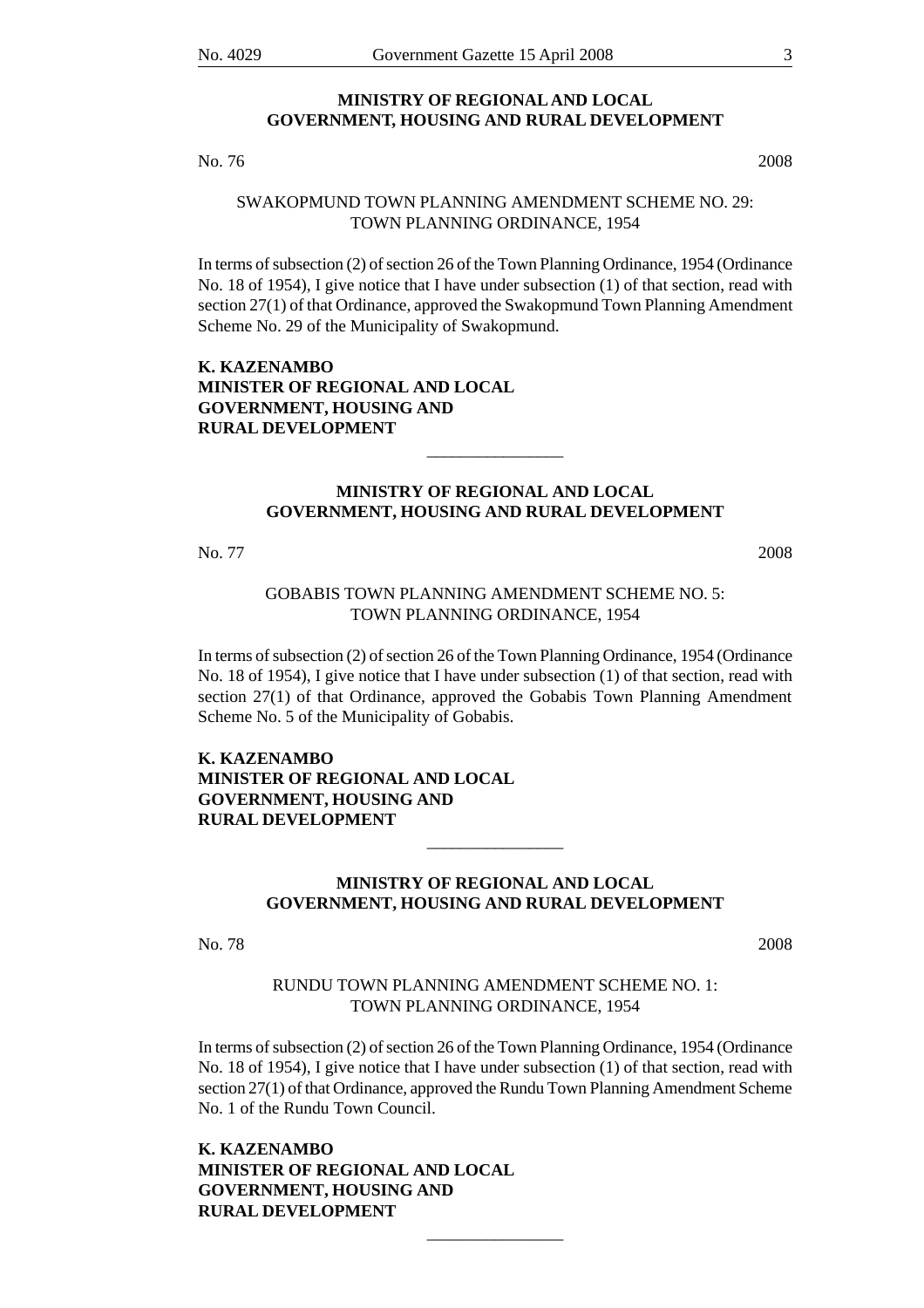### **MINISTRY OF REGIONAL AND LOCAL GOVERNMENT, HOUSING AND RURAL DEVELOPMENT**

No. 79 2008

# REHOBOTH TOWN PLANNING AMENDMENT SCHEME NO. 1: TOWN PLANNING ORDINANCE, 1954

In terms of subsection (2) of section 26 of the Town Planning Ordinance, 1954 (Ordinance No. 18 of 1954), I give notice that I have under subsection (1) of that section, read with section 27(1) of that Ordinance, approved the Rehoboth Town Planning Amendment Scheme No. 1 of the Rehoboth Town Council.

# **K. KAZENAMBO MINISTER OF REGIONAL AND LOCAL GOVERNMENT, HOUSING AND RURAL DEVELOPMENT**

### **MINISTRY OF ENVIRONMENT AND TOURISM**

\_\_\_\_\_\_\_\_\_\_\_\_\_\_\_\_

No. 80 2008

# DECLARATION OF AREA AS PRIVATE NATURE RESERVE: FARM PROBEER NO. 398

In terms of paragraph (b) of section 22(1) of the Nature Conservation Ordinance, 1975 (Ordinance No. 4 of 1975), it is made known that the Minister of Environment and Tourism has under paragraph (a) of that section declared Farm Probeer No. 398 - CC2000/ 1019 situated between Spreetshoogte pass and T junction C14 as a private nature reserve.

# **W. KONJORE MINISTER OF ENVIRONMENT AND TOURISM**

### **MINISTRY OF ENVIRONMENT AND TOURISM**

\_\_\_\_\_\_\_\_\_\_\_\_\_\_\_\_

No. 81 2008

## NOTIFICATION OF WITHDRAWAL OF DECLARATION OF AREA AS PRIVATE GAME RESERVE

In terms of paragraph (b) of section 22(4) of the Nature Conservation Ordinance, 1975 (Ordinance No. 4 of 1975), the Minister makes known that he has, under paragraph (a) of that section, withdrawn the declaration as a private nature reserve of the area described in Government Notice No. 13 of 1 April 1974 and to which the name Jonkersgrab No. 7 was allotted.

\_\_\_\_\_\_\_\_\_\_\_\_\_\_\_\_

# **W. KONJORE MINISTER OF ENVIRONMENT AND TOURISM**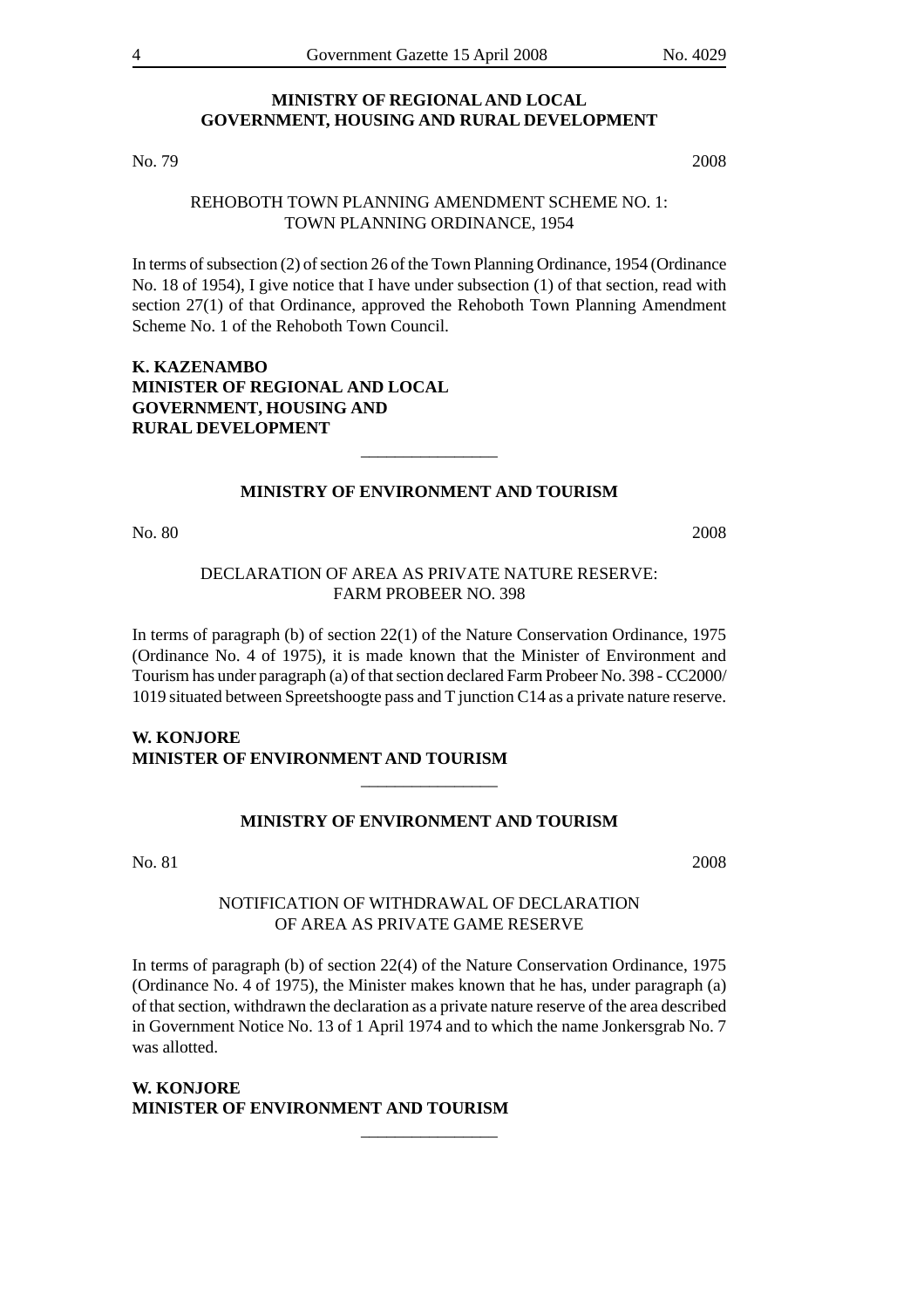## MINISTRY OF HOME AFFAIRS AND IMMIGRATION

No. 82  $2008$ 

## AMENDMENT OF REGULATIONS MADE UNDER THE IMMIGRATION CONTROL ACT, 1993

The Minister of Home Affairs and Immigration, under section 58 of the Immigration Control Act, 1993 (Act No.7 of 1993), has amended the regulations setout in the Schedule.

# R.NGHIDINWA MINISTER OF HOME AFFAIRS AND IMMIGRATION

Windhoek, 20 March 2008

#### SCHEDULE

# **Definitions**

1. In these regulations "the Regulations" means the Regulations made under the Immigration Control Act, 1993 (Act No.7 of 1993), and published under Government Notice No. 134 of 29 July 1994.

## Substitution of regulation 24 of the Regulations

2. The Regulations are amended by the substitution for regulation 24 of the following regulation:

#### "Fees payable for visas

| <b>Type of Visa</b>                         | 3 Months<br>or Less | 4 - 6<br><b>Months</b>                | $7 - 12$<br><b>Months</b> | 24<br><b>Months</b> | 36<br><b>Months</b> |
|---------------------------------------------|---------------------|---------------------------------------|---------------------------|---------------------|---------------------|
| Single Entry<br>Visa                        | N\$390              | N\$780                                | N/A                       | N/A                 | N/A                 |
| <b>Multiple Entry</b><br><b>Visa</b>        | N\$390              | N\$3 120<br><b>N\$780</b><br>N\$1 560 |                           |                     | N\$4 680            |
| Work and Busi-<br>ness Visa                 | <b>N\$390</b>       | N\$780                                | N/A                       | N/A                 | N/A                 |
| N\$390<br>Transit Visa (Single or Multiple) |                     |                                       |                           |                     |                     |

24. The fees payable by the holder of a passport in respect of -

and are payable upon the granting of the visa concerned and before the issuing thereof.".

### Substitution of regulation 29 of the Regulations

3. The Regulations are amended by the substitution for regulation 29 of the following regulation:

#### "Fees payable in respect of permits

- 29. The following fees are payable in respect of -
	- (a) application for-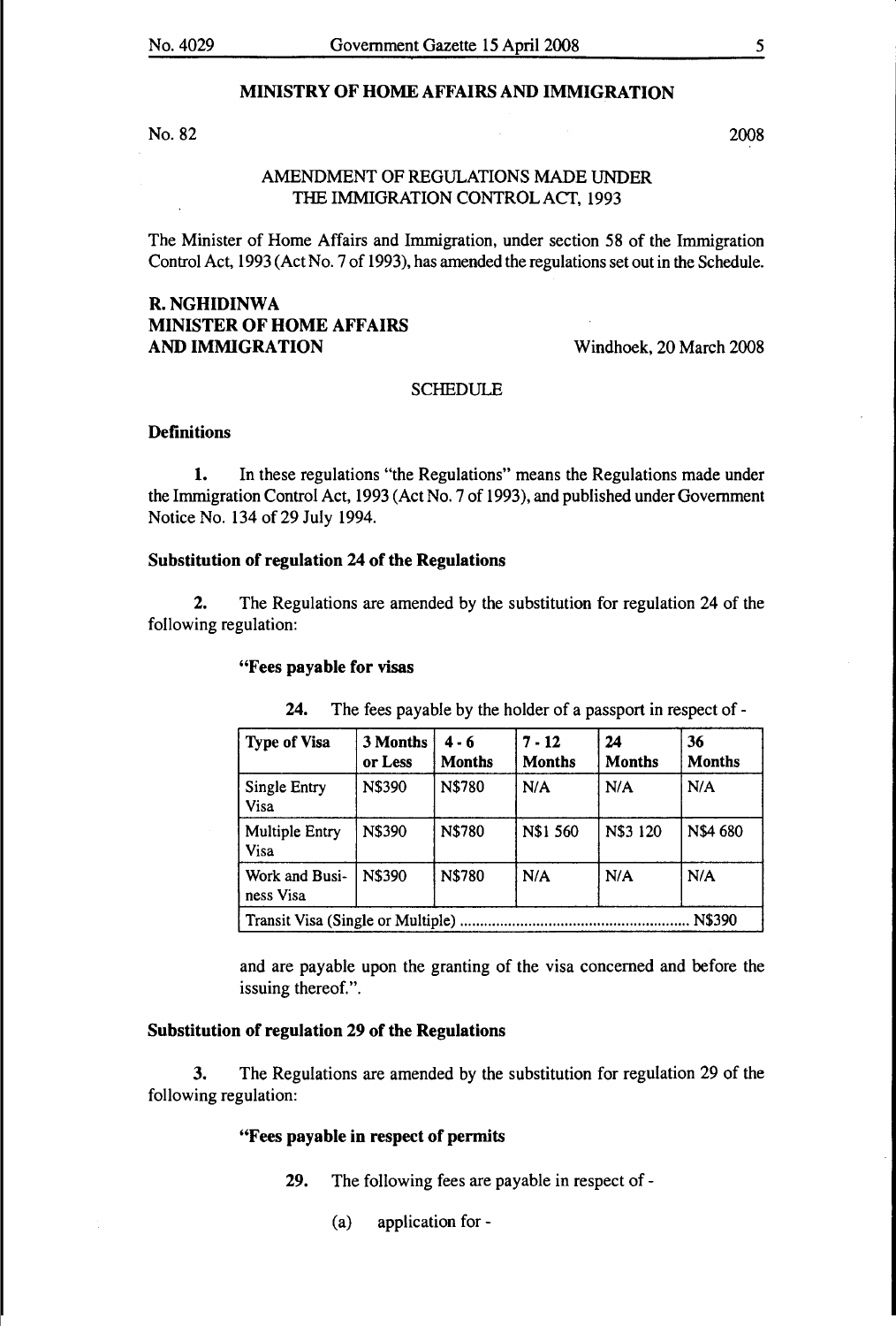- (i) a permanent residence permit (form "F');
- (ii) a permanent residence permit (spouse, dependent child or parent- form "G");
- (iii) an employment permit (form "M");
- (iv) a study permit (form "R");
- (v) a renewal of an employment or study permit (form "D")

N\$80, payable with the submission of the application;

(b) the issue of

| <b>Type of Permit</b>                                      | $7 - 12$<br><b>Months</b> | 24<br><b>Months</b> | 36<br><b>Months</b> |
|------------------------------------------------------------|---------------------------|---------------------|---------------------|
| <b>Employment Permit</b><br>(Ist Application or Extension) | N\$1 395                  | N\$2 790            | N\$4 185            |
| <b>Study Permit (Basic</b><br>Education)                   | N\$1 050                  | N\$2 100            | N\$3 250            |
| <b>Study Permit (Tertiary</b><br>Education)                | <b>N\$1 395</b>           | N\$2 790            | N\$4 185            |
| N\$12 173<br>Permanent Residence Permit                    |                           |                     |                     |

and are payable before the issue of the permit concerned.".

#### MINISTRY OF WORKS, TRANSPORT AND COMMUNICATION

No. 83 2008

# RECLASSIFICATION OF DISTRICT ROAD 1988 TO A PORTION OF FARM ROAD 1965: DISTRICT OF KARIBIB

In terms of section 23(3) of the Roads Ordinance, 1972 (Ordinance 17 of 1972), it is hereby made known that the Minister has, under section  $23(1)(e)$  of the said Ordinance, in the district of Karibib, amended the classification of district road 1988 described in the Schedule and shown on sketch-map P2182 by the symbols A-B, to a portion of farm road 1965.

The said sketch-map shall at all times lie open to inspection at the office of the Roads Authority, Windhoek, during normal office hours.

#### SCHEDULE

From a point (A on sketch-map P2182) at the junction with trunk road 7 section 1 on the farm Johan Albrechtshöhe 149 generally southwards across the said farm to a point (B on sketch-map P2182) at the junction with farm road 1965 on the common boundary of the said farm and the farm Portion 5 (Geisterberg-Flache) of Consolidated Kaliombo 113.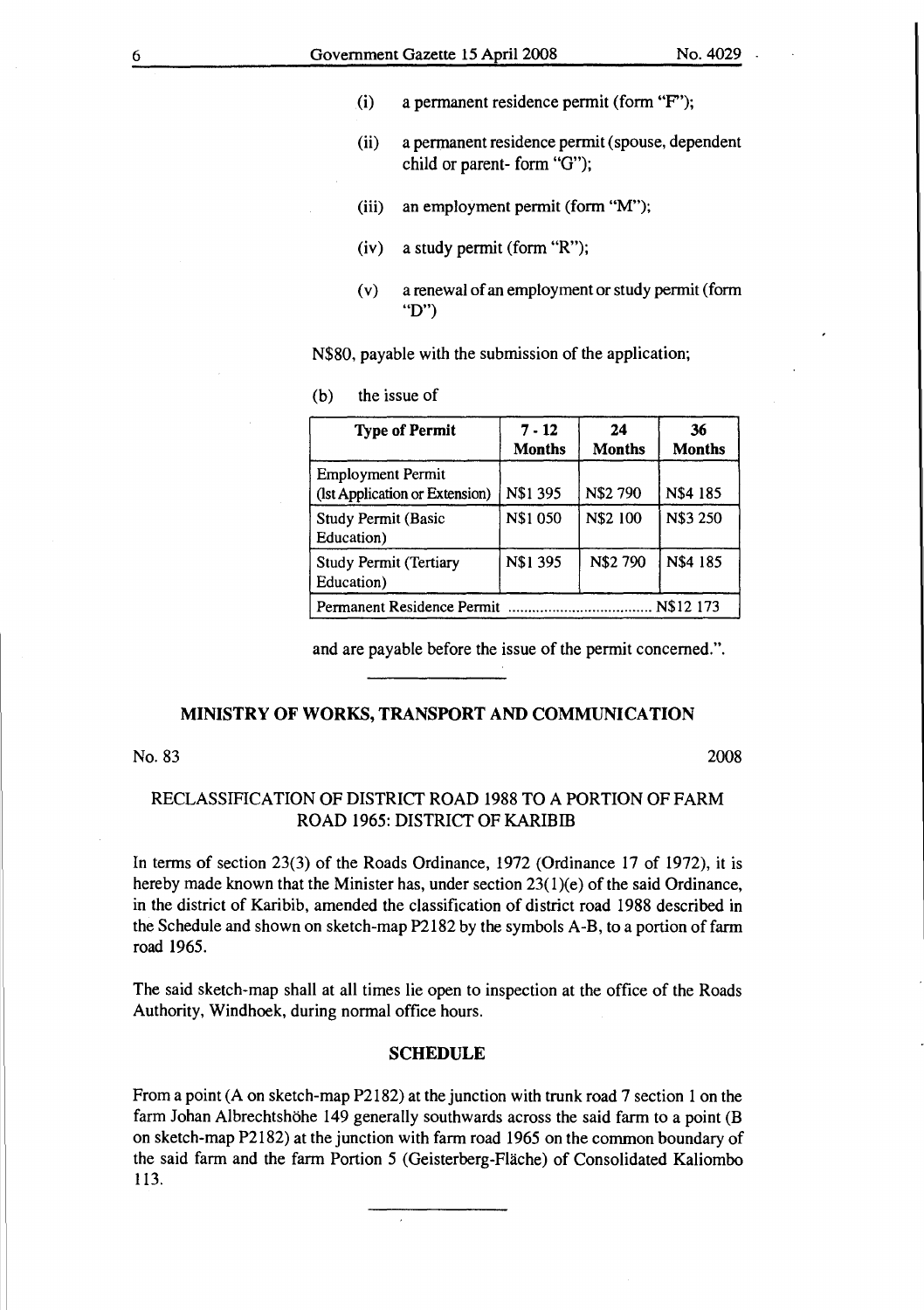### **MINISTRY OF WORKS, TRANSPORT AND COMMUNICATION**

No. 84 2008

# PROCLAMATION OF DISTRICT ROAD (NUMBER 2196): DISTRICT OF OKAHANDJA

It is hereby made known -

- (a) in terms of section 22(2) of the Roads Ordinance, 1972 (Ordinance 17 of 1972), that the Minister has, in the district of Okahandia under section  $22(1)(b)$  of the said Ordinance declared the road as described in the Schedule and shown on sketchmap P2188 by the symbols A-B to be a proclaimed road.
- (b) in terms of section 23(3) of the said Ordinance that the Minister has under section  $23(1)(c)$  of the said Ordinance declared the road referred to in paragraph (a) to be district road 2196.

The said sketch-map shall at all times lie open to inspection at the office of the Roads Authority, Windhoek, during normal office hours.

#### **SCHEDULE**

From a point (A on sketch-map P2188) at the junction with district road 2194 at the place known as Oruuwa generally eastwards to a point (B on sketch-map P2188) at the junction with district road 2195 at the place known as Ombungururu.

\_\_\_\_\_\_\_\_\_\_\_\_\_\_\_\_

#### **MINISTRY OF WORKS, TRANSPORT AND COMMUNICATION**

No. 85 2008

# CLOSING OF PORTIONS OF DISTRICT ROAD 2680 AND FARM ROAD 2700 AND THE CLOSING OF FARM ROADS 2693, 2690, 2687 AND 2698: DISTRICT OF OUTJO

In terms of section 22(2) of the Roads Ordinance, 1972 (Ordinance 17 of 1972), the Minister has under section 22(1)(c) of the said Ordinance in the district of Outjo -

- (i) closed a portion of district road 2680 described in Schedule I and as shown on sketch-map P2189 by the symbols A-B;
- (ii) closed a portion of farm road 2700 described in Schedule II and as shown on sketch-map P2189 by the symbols J-K-L;
- (iii) closed farm road 2693 described in Schedule III and as shown on sketch-map P2189 by the symbols C-D-B;
- (iv) closed farm road 2690 described in Schedule IV and as shown on sketch-map P2189 by the symbols B-E; and
- (v) closed farm road 2698 described in Schedule V and as shown on sketch-map P2189 by the symbols G-H-I.

The said sketch-map shall at all times lie open to inspection at the office of the Roads Authority, Windhoek, during normal office hours.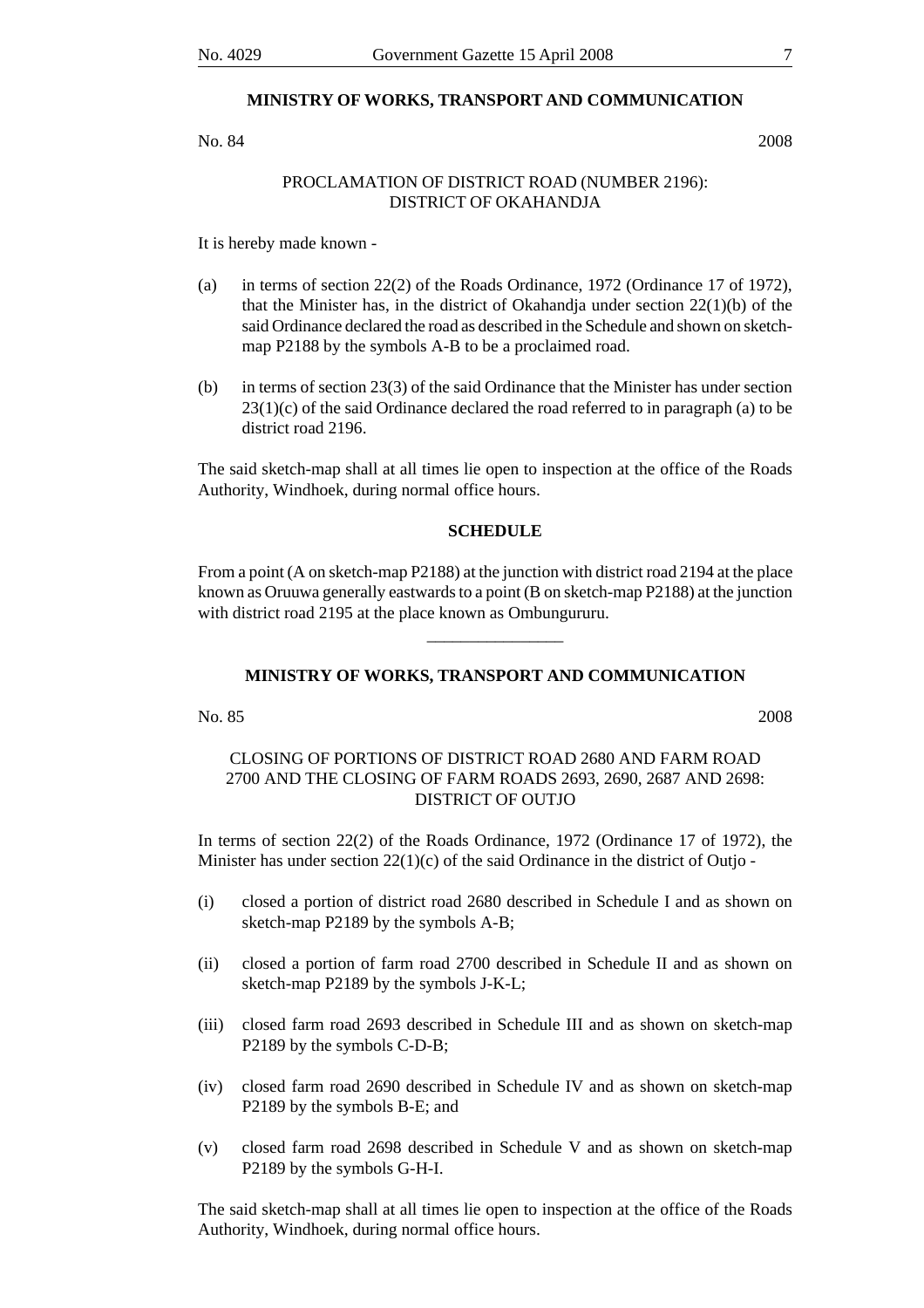#### **SCHEDULE I**

From a point (A on sketch-map P2189) at the junction with district road 2697 on the farm Gagarus 289 generally northwards across the said farm and the farms Farm 661 and Leeurante 660 to a point (B on sketch-map P2189) at the junction with the road described in Schedule II on the last-mentioned farm.

#### **SCHEDULE II**

From a point (C on sketch-map P2189) on the farm Vlakwater 652 generally east-northeastwards across the said farm and the farm Grenswag 655 to a point (D on sketch-map P2189) on the last-mentioned farm; thence generally eastwards across the last-mentioned farm and the farms Eensgesind 656, Seringeti 659 and Leeurante 660 to a point ( B on sketch-map P2189) at the junction with the road described in Schedule I on the lastmentioned farm.

#### **SCHEDULE III**

From a point (B on sketch-map P2189) at the junction with the roads described in Schedules I and II on the farm Leeurante 660 generally eastwards and more and more east-north-eastwards across the said farm and the farms Sonderwater 420 and Safari 663 to a point (E on sketch-map P2189) on the last-mentioned farm.

#### **SCHEDULE IV**

From a point (D on sketch-map P2189) at the junction with the road described in Schedule II on the farm Grenswag 655 generally southwards across the said farm and the farm Brakpan 654 to a point (F on sketch-map P2189) at the junction with district road 2697 on the last-mentioned farm.

#### **SCHEDULE V**

From a point (G on sketch-map P2189) at the junction with district road 2697 on the farm Spioenkop 296 generally east-north-eastwards and more and more north-northeastwards across the said farm and the farm Remainder of Olifantshoek 297 to a point (H on sketch-map P2189) on the last-mentioned farm; thence generally northwards and more and more north-north-eastwards across the last-mentioned farm and the farms Remainder of Moesamoeroep 421 and Portion 1 of Moesamoeroep 421 to a point (I on sketch-map P2189) on the common boundary of the last-mentioned farm and the Etosha National Park.

#### **SCHEDULE VI**

From a point (J on sketch-map P2189) at the junction with district road 2697 on the farm Portion 1 (Rusmysiel) of Olifantshoek 297 generally north-north-eastwards across the said farm and the farms Remainder of Olifantshoek 297, Mon Desir 298 and Volouiga 424 to a point (K on sketchmap P2189) on the last-mentioned farm, thence generally eastwards across the last-mentioned farm and the farms Willina 427 and Stillerus 694 to a point (L on sketch-map P2189) on the common boundary of the last-mentioned farm and the farm Avondvrede 430.

\_\_\_\_\_\_\_\_\_\_\_\_\_\_\_\_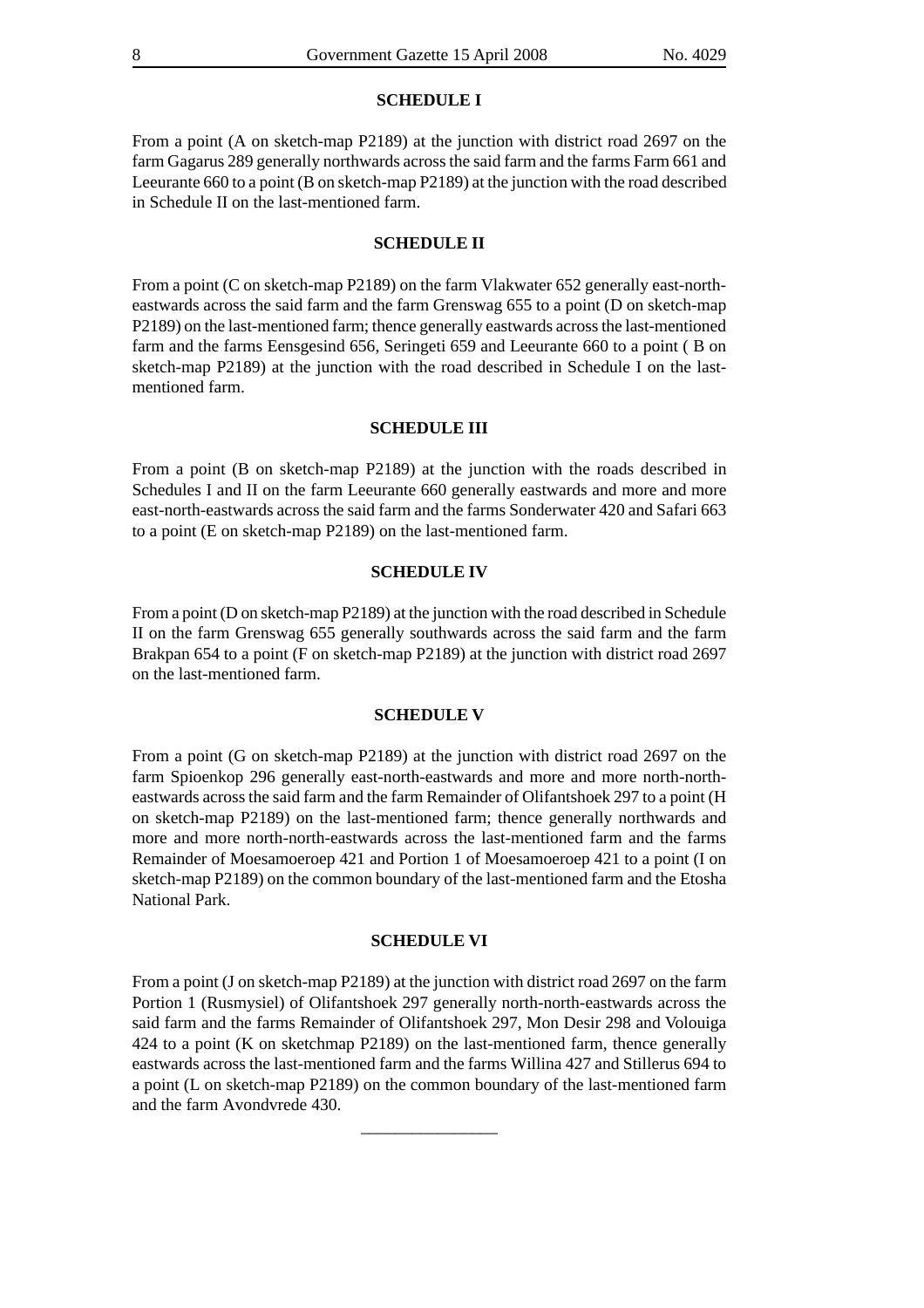#### **MINISTRY OF WORKS, TRANSPORT AND COMMUNICATION**

No. 86 2008

# CLOSING OF A PORTION OF FARM ROAD 1153 AND THE CHANGE OF NUMBER OF A PORTION OF FARM ROAD 1153: DISTRICT OF MARIENTAL

It is hereby made known that -

- a) in terms of section 22(2) of the Roads Ordinance, 1972 (Ordinance 17 of 1972), the Minister has under section  $22(1)(c)$  of the said Ordinance, in the district of Mariental, closed a portion of farm road 1153 described in Schedule I and shown on sketch-map P2185 by the symbols A-B.
- b) the number of a portion of farm road 1153 described in Schedule II and shown on sketch-map P2185 by the symbols B-C, has been changed to farm road 1135.

The said sketch-map shall at all times lie open to inspection at the office of the Roads Authority, Windhoek, during normal office hours.

### **SCHEDULE I**

From a point (A on sketch-map P2185) at the junction with farm road 1153 on the common boundary of the farms Rooiduin 646 and Gemsbok 305 generally north-north-westwards and more and more east-north-eastwards across the last-mentioned farm to a point (B on sketch-map P2185) on the common boundary of the last-mentioned farm and the farm Portion 1 (Houmoed) of Kraalpan 306.

#### **SCHEDULE II**

From a point (B on sketch-map P2185) at the junction with the road described in Schedule I on the common boundary of the farms Gemsbok 305 and Portion 1 (Houmoed) of Kraalpan 306 generally east-north-eastwards across the last-mentioned farm and the farm Aandster 307 to a point (C on sketch-map P2185) at the junction with farm road 1035 on the last-mentioned farm.

# **MINISTRY OF WORKS, TRANSPORT AND COMMUNICATION**

\_\_\_\_\_\_\_\_\_\_\_\_\_\_\_\_

No. 87 2008

# PROCLAMATION OF DISTRICT ROADS (NUMBERS 3427 AND 3428): DISTRICT OF RUNDU

It is hereby made known -

- (a) in terms of section 22(2) of the Roads Ordinance, 1972 (Ordinance 17 of 1972), that the Minister has, in the district of Rundu under section  $22(1)(b)$  of the said Ordinance declared the roads described in Schedules I and II and shown on sketchmap P2202 by the symbols A-B-C and D-E-F-G-H respectively, to be proclaimed roads; and
- (b) in terms of section 23(3) of the said Ordinance that the Minister has under section  $23(1)(c)$  of the said Ordinance declared the roads referred to in paragraph (a) to be district roads (numbers 3427 and 3428).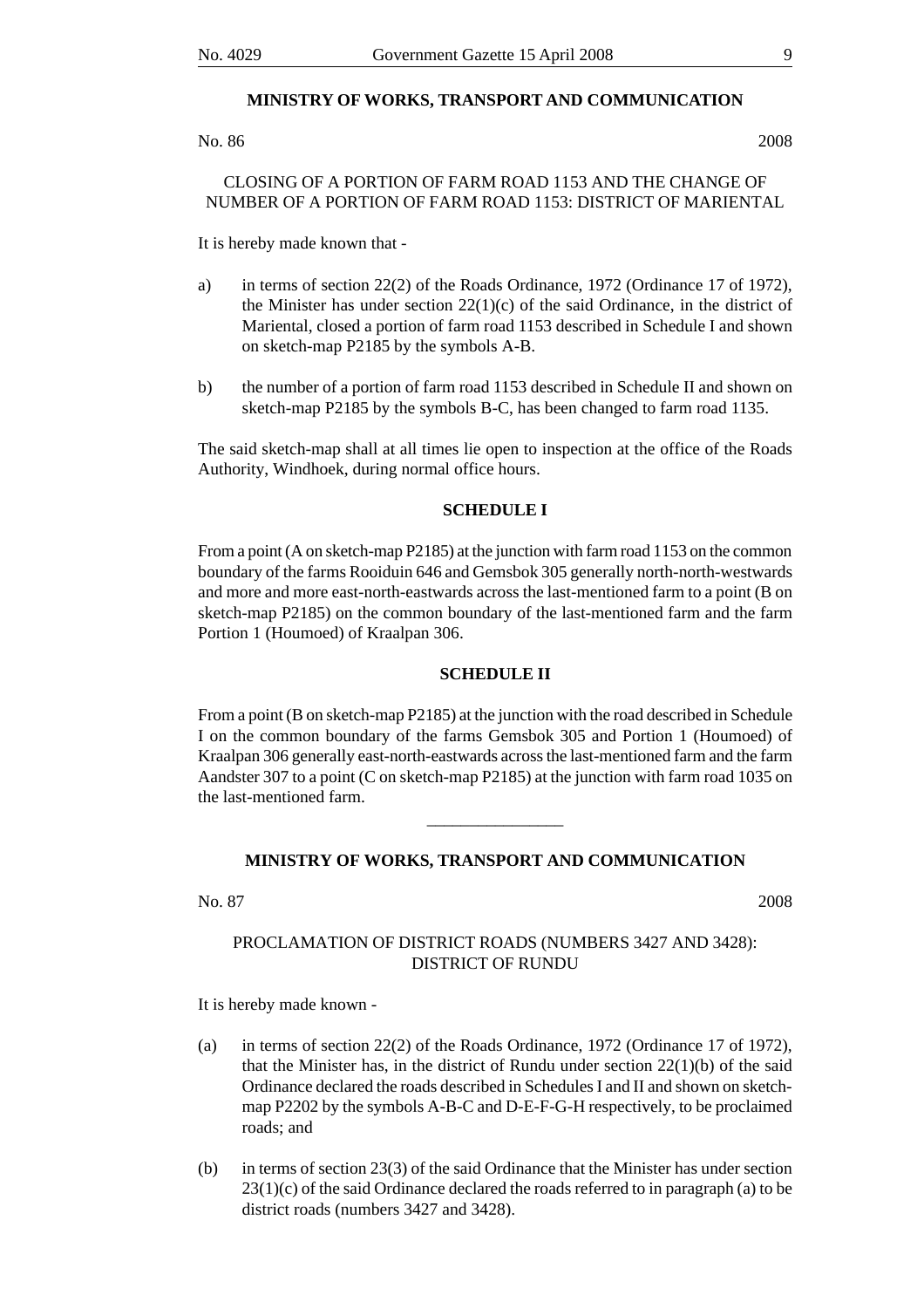The said sketch-map shall at all times lie open to inspection at the office of the Roads Authority, Windhoek, during normal office hours.

# **SCHEDULE I**

From a point (A on sketch-map P2202) at the junction with district road 3705 generally southwards to a point (B on sketch-map P2202) on main road 110; thence generally southwards via the places known as Kamupupu, Mburuuru, Gcuni and Calikawo to a point (C on sketch-map P2202) at the junction with district road 3446.

#### **SCHEDULE II**

From a point (D on sketch-map P2202) at the junction with main road 110 generally southwards via the place known as Gcangcu to a point (E on sketch-map P2202) at the place known as Naucova; thence generally southwards and more and more southwestwards to a point (F on sketch-map P2202) at the place known as Mpuku; thence generally south-south-eastwards via the place known as Gcagcawe to a point (G on sketchmap P2202) at the place known as Nzovho; thence generally west-south-westwards and more and more south-south-eastwards via the place known as Mutorwa to a point (H on sketch-map P2202) at the junction with district road 3446.

#### **MINISTRY OF WORKS, TRANSPORT AND COMMUNICATION**

\_\_\_\_\_\_\_\_\_\_\_\_\_\_\_\_

No. 88 2008

RECLASSIFICATION OF A PORTION OF MAIN ROAD 110 TO A PORTION OF TRUNK ROAD 10/2, A PORTION OF DISTRICT ROAD 3407 BE RECLASSIFIED TO A PORTION OF TRUNK ROAD 10/2, A PORTION OF MAIN ROAD 110 BE RECLASSIFIED TO A PORTION OF DISTRICT ROAD 3407, A PORTION OF DISTRICT ROAD 3405 BE RECLASSIFIED TO A PORTION OF TRUNK ROAD 10/1, PROCLAMATION OF A PORTION OF TRUNK ROAD 10/1, CLOSING OF A PORTION OF DISTRICT ROAD 3405, A PORTION OF DISTRICT ROAD 3405 BE RECLASSIFIED TO A PORTION OF TRUNK ROAD 10/1 AND A PORTION OF MAIN ROAD 110 BE RECLASSIFIED TO A PORTION OF TRUNK ROAD 10/1: DISTRICTS OF EENHANA AND RUNDU

It is hereby made known that -

- (a) in terms of section 22(2) of the Roads Ordinance, 1972 (Ordinance 17 of 1972), that the Minister has, in the district of Rundu
	- i) under section 22(1)(a) of the said Ordinance declared the road described in Schedule I by co-ordinates and shown on sketch-map P2177 by the symbols I-K-L-M to be a portion of trunk road 10/1;
	- ii) under section 22(1)(c) of the said Ordinance a portion of district road 3405 as described in Schedule II shown on sketch-map P2177 by the symbols J-M be closed;
- (b) in terms of section 23(3) of the said Ordinance that the Minister has in the districts of Rundu and Eenhana –
	- i) under section 23(1)(a) of the said Ordinance, declared the road referred to in paragraph a(i) to be a portion of trunk road 10/1;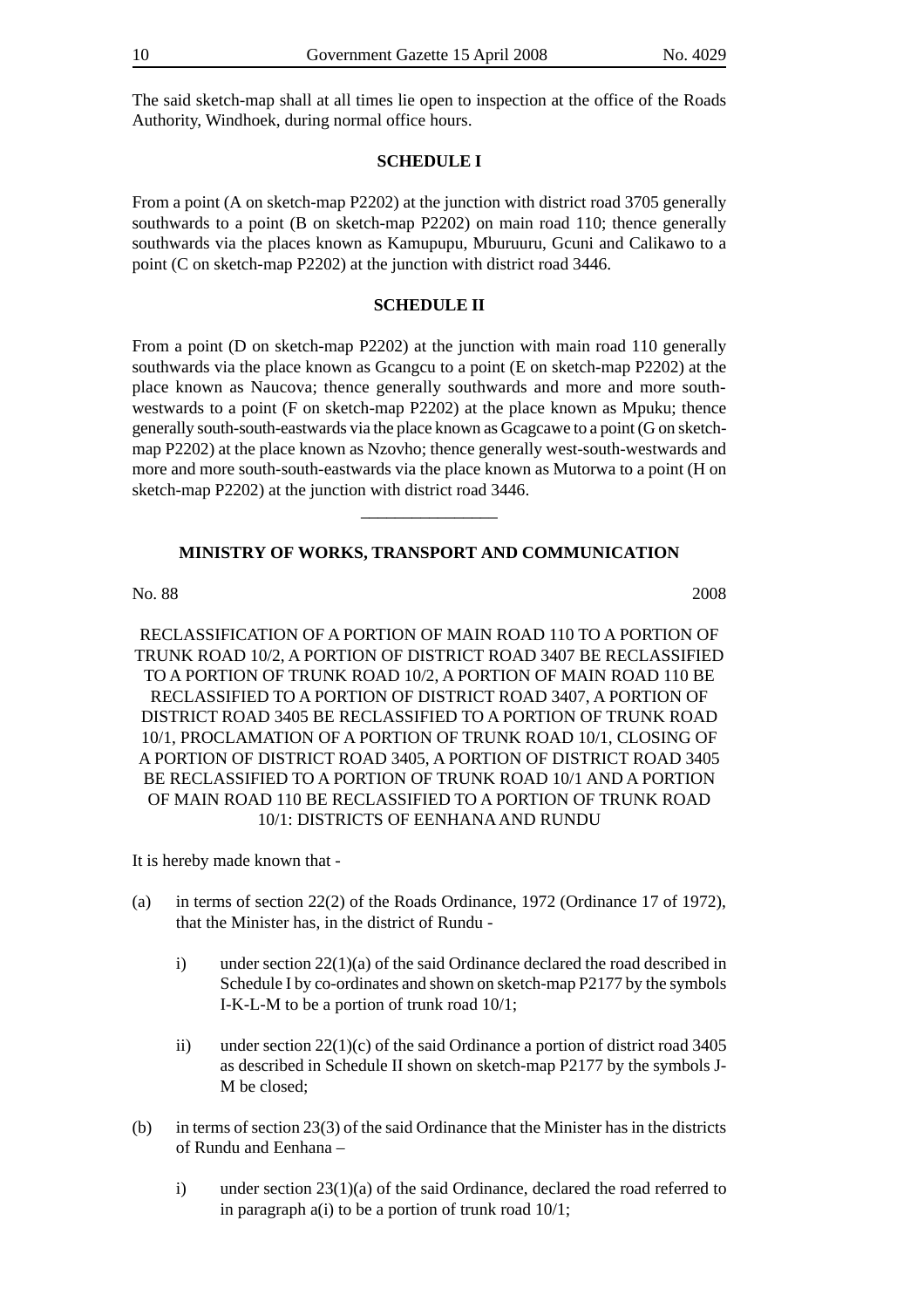- ii) under section  $23(1)(e)$  of the said Ordinance amended the classification of a portion of main road 110 described in Schedule Ill and shown on sketchmap P2177 by the symbols A-B-C-D to a portion of trunk road 10/2.
- iii) under section 23(1)(e) of the said Ordinance amended the classification of a portion of district road 3407 described in Schedule IV and shown on sketchmap P2177 by the symbols D-E to a portion of trunk road 10/2.
- iv) under section  $23(1)(e)$  of the said Ordinance amended the classification of a portion of main road 110 described in Schedule V and shown on sketchmap P2177 by the symbols D-F-G to a portion of district road 3407;
- v) under section  $23(1)(e)$  of the said Ordinance amended the classification of a portion of district road 3405 described in Schedule VI and shown on sketchmap P2177 by the symbols G-I to a portion of trunk road 10/1;
- vi) under section 23(1)(e) of the said Ordinance amended the classification of a portion of district road 3405 described in Schedule VII and shown on sketch-map P2177 by the symbols M-E-H to a portion of trunk road 10/1; and
- vii) under section  $23(1)(e)$  of the said Ordinance amended the classification of a portion of main road 110 described in Schedule Vlll and shown on sketchmap P2177 by the symbols N-G to a portion of trunk road 10/1.

The said sketch-map shall at all times lie open to inspection at the office of the Roads Authority, Windhoek, during normal office hours.

## **SCHEDULE I**

The co-ordinates measured in metres according to the LO 22/17 system which indicate the road reserve boundaries of a portion of trunk road 10/1 as set out hereunder and shown on sketch-map P2177.

| <b>NAME</b> | <b>LATITUDE</b> | <b>LONGITUDE</b> |
|-------------|-----------------|------------------|
|             | 40770.661       | -481906.117      |
|             | 42769.428       | -483114.647      |
|             | 44271.900       | -484033.470      |

## **SCHEDULE II**

From a point (J on sketch-map P2177) at the junction with district road 3406 at the place known as Nkurenkuru generally west-north-westwards to a point (M on sketch-map P2177) at the junction with the road described in schedule VII.

# **SCHEDULE III**

From a point (A on sketch-map P2177) at the junction with trunk road 1112 in the district of Eenhana generally eastwards to a point (B on sketch-map P2177) at the junction with district road 3602; thence generally east-south-eastwards and more and more eastwards to a point (C on sketch-map P2177) on the common boundary between the said district and the district of Rundu; thence generally eastwards to a point (D on sketch-map P2177) at the junction with the road described in Schedule IV at the place known as Mpungu.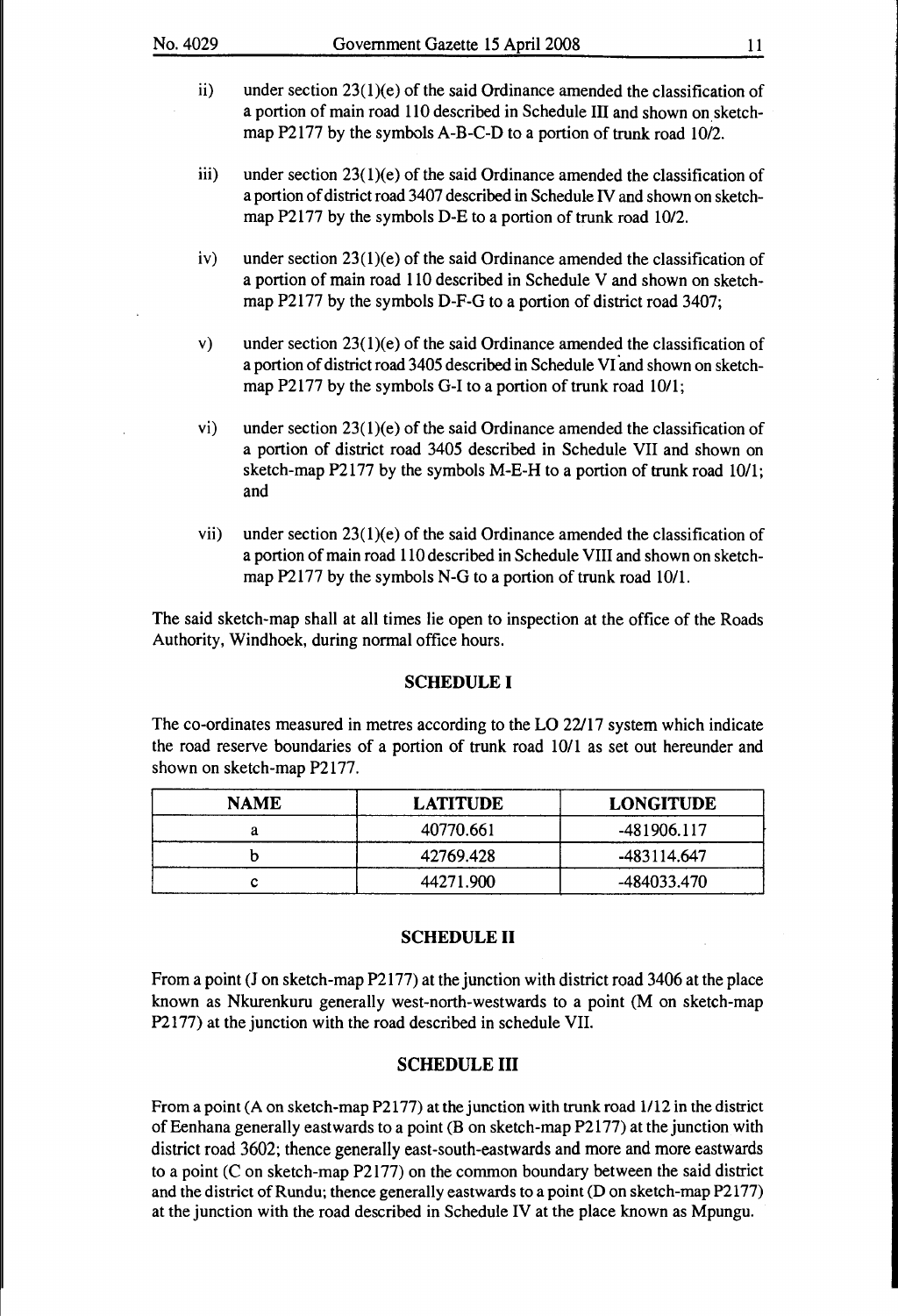## **SCHEDULE IV**

From a point (D on sketch-map P2177) at the junction with the road described in Schedule III at the place known as Mpungu generally north-eastwards and more and more eastnorth-eastwards to a point (E on sketch-map P2177) at the junction with the roads described in Schedule VII.

# **SCHEDULE V**

From a point (D on sketch-map P2177) at the junction with the roads described in Schedules III and IV at the place known as Mpungu generally east-south-eastwards to a point (F on sketch-map P2177) at the junction with district road 3444; thence generally eastwards and more and more northwards to a point (G on sketch-map P2177) at the junction with the roads described in Schedules VI and VIII.

# **SCHEDULE VI**

From a point (G on sketch-map P2177) at the junction with the roads described in schedules V and VIII generally west-north-westwards to a point (I on sketch-map P2177) at the junction with the road described in Schedule I.

### **SCHEDULE VII**

From a point (M on sketch-map P2177) at the junction with the road described in Schedule II generally north-westwards to a point (E on sketch-map P2177) at the junction with the road described in Schedule IV; thence generally north-north-westwards to a point (H on sketch-map P2177) at the place known as Katwitwi.

#### **SCHEDULE VIII**

From a point (N on sketch-map P2177) at the junction with trunk road 8/3 at the place known as Rundu generally west-north-westwards and more and more westwards to a point (G on sketch-map P2177) at the junction with the roads described in Schedules V and VI.

\_\_\_\_\_\_\_\_\_\_\_\_\_\_\_\_

# **General Notices**

No. 87 2008

SWAKOPMUND TOWN PLANNING AMENDMENT SCHEME NO. 22

Notice is hereby given in terms of Section 23 of the Town Planning Ordinance 1954, (Ordinance 18 of 1954), as amended, that the Swakopmund Town Planning Amendment Scheme No. 22, has been submitted to the Minister of Regional and Local Government, Housing and Rural Development for approval.

Copies of the Swakopmund Town Planning Amendment Scheme No. 22 and the maps, plans, documents and other relevant matters are lying for inspection during office hours at the Municipality of Swakopmund and also at the Namibia Planning Advisory Board (NAMPAB), Ministry of Regional and Local Government, Housing and Rural Development, 2nd Floor, Room 234, GRN Office Park, Windhoek.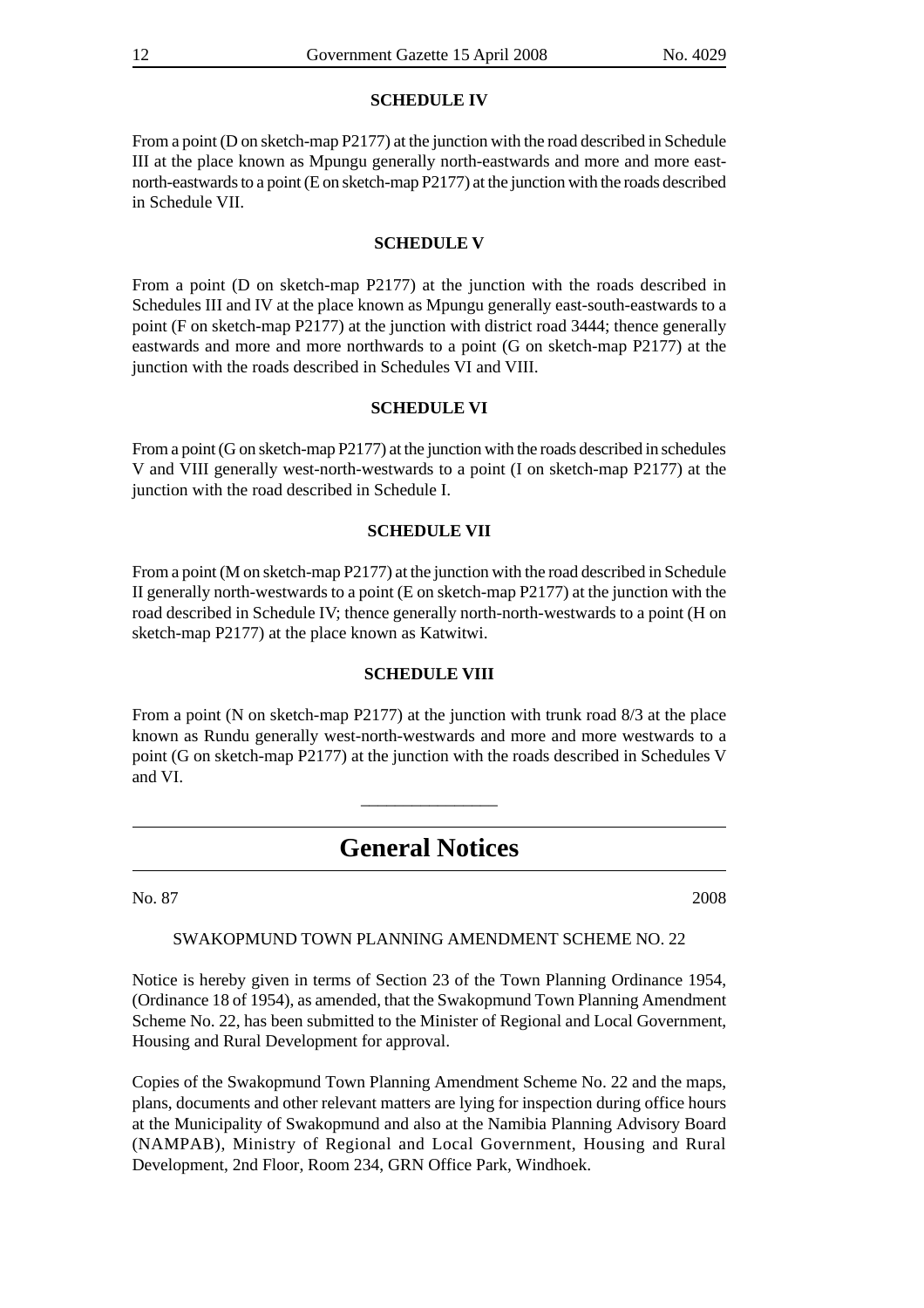Any person who wishes to object to the approval of Swakopumund Town Planning Amendment Scheme No. 22, should lodge objections in writing to the Secretary, Namibia Planning Advisory Board (NAMPAB), Private Bag 13289, Windhoek on or before **1 June 2008.**

\_\_\_\_\_\_\_\_\_\_\_\_\_\_\_\_

No. 88 2008

#### SWAKOPMUND TOWN PLANNING AMENDMENT SCHEME NO. 34

Notice is hereby given in terms of Section 23 of the Town Planning Ordinance 1954, (Ordinance 18 of 1954), as amended, that the Swakopmund Town Planning Amendment Scheme No. 34, has been submitted to the Minister of Regional and Local Government, Housing and Rural Development for approval.

Copies of the Swakopmund Town Planning Amendment Scheme No. 34 and the maps, plans, documents and other relevant matters are lying for inspection during office hours at the Municipality of Swakopmund and also at the Namibia Planning Advisory Board (NAMPAB), Ministry of Regional and Local Government, Housing and Rural Development, 2nd Floor, Room 234, GRN Office Park, Windhoek.

Any person who wishes to object to the approval of Swakopumund Town Planning Amendment Scheme No. 34, should lodge objections in writing to the Secretary, Namibia Planning Advisory Board (NAMPAB), Private Bag 13289, Windhoek on or before **1 June 2008**.

\_\_\_\_\_\_\_\_\_\_\_\_\_\_\_\_

No. 89 2008

#### GROOTFONTEIN TOWN PLANNING AMENDMENT SCHEME NO. 7

Notice is hereby given in terms of Section 23 of the Town Planning Ordinance 1954, (Ordinance 18 of 1954), as amended, that the Grootfontein Town Planning Amendment Scheme No. 7, has been submitted to the Minister of Regional and Local Government, Housing and Rural Development for approval.

Copies of the Grootfontein Town Planning Amendment Scheme No. 7 and the maps, plans, documents and other relevant matters are lying for inspection during office hours at the Municipality of Grootfontein and also at the Namibia Planning Advisory Board (NAMPAB), Ministry of Regional and Local Government, Housing and Rural Development, 2nd Floor, Room 234, GRN Office Park, Windhoek.

Any person who wishes to object to the approval of the Town Planning Scheme, should lodge objections in writing to the Secretary, Namibia Planning Advisory Board (NAMPAB), Private Bag 13289, Windhoek on or before **1 June 2008**.

\_\_\_\_\_\_\_\_\_\_\_\_\_\_\_\_

No. 90 2008

#### WALVIS BAY TOWN PLANNING AMENDMENT SCHEME NO. 20

Notice is hereby given in terms of Section 23 of the Town Planning Ordinance 1954, (Ordinance 18 of 1954), as amended, that the Walvis Bay Town Planning Amendment Scheme No. 20, has been submitted to the Minister of Regional and Local Government, Housing and Rural Development for approval.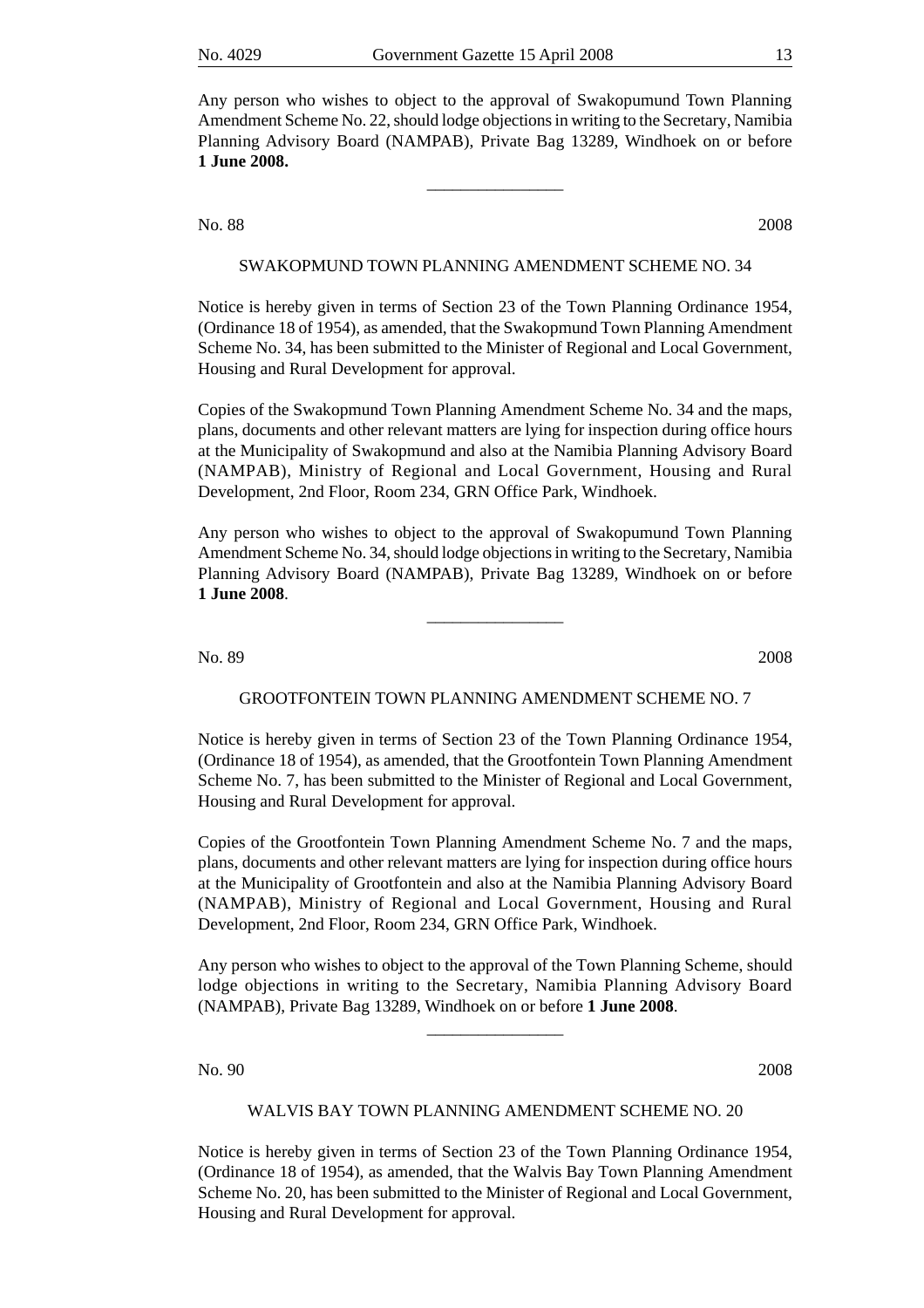Copies of the Walvis Bay Town Planning Amendment Scheme No. 20 and the maps, plans, documents and other relevant matters are lying for inspection during office hours at the Municipality of Walvis Bay and also at the Namibia Planning Advisory Board (NAMPAB), Ministry of Regional and Local Government, Housing and Rural Development, 2nd Floor, Room 234, GRN Office Park, Windhoek.

Any person who wishes to object to the approval of the Town Planning Scheme, should lodge objections in writing to the Secretary, Namibia Planning Advisory Board (NAMPAB), Private Bag 13289, Windhoek on or before **1 June 2008**.

\_\_\_\_\_\_\_\_\_\_\_\_\_\_\_\_

No. 91 2008

# PERMANENT CLOSURE OF PORTION A OF ERF 580, KATIMA MULILO, EXTENSION 3 AS PUBLIC OPEN SPACE

Notice is hereby given in terms of article  $50(3)(a)(ii)$  of the Local Authorities Act of 1992 (Act No. 23 of 1992) that Urban Dynamics Africa intends to apply to the Katima Mulilo Town Council to close permanently the undermentioned erf as indicated on the plan which lies for inspection during office hours at the Katima Mulilo Municipality, Notice Board.

# PERMANENT CLOSURE OF PORTION A OF ERF 580, KATIMA MULILO, EXTENSION 3 AS PUBLIC OPEN SPACE

Objections to the proposed closing should be submitted, in writing to the Town Clerk, Katima Mulilo Town Council within 14 days after the appearance of this notice in accordance with Article 50(3)(a)(iv) of the above Act.

**DR SAZITA TOWN CLERK KATIMA MULILO TOWN COUNCIL**

No. 92 2008

# PERMANENT CLOSURE OF PORTION A AND B OF THE REMAINDER OF PORTION 1 OF THE FARM OKAHAO TOWNLANDS NO. 989 AS A STREET

\_\_\_\_\_\_\_\_\_\_\_\_\_\_\_\_

Notice is hereby given in terms of Section 50 of the Local Authorities Act of 1992 (Act No. 23 of 1992), that the Okahao Town council proposes to permanently close Portion A and B of the Reminder of Portion 1 of the Farm, Okahao Townlands No. 989 as a Street as indicated on plan, Okahao 7-4 which lies for inspection during office hours at the offices of the Okahao Town Council.

Also please take notice that any person objecting against the permanent closure as indicated above may lodge an objection together with the grounds thereof, with the Chief Executive Officer, Okahao Town Council, and/or with Stubenrauch Planning Consultant cc, in writing before or on the **29 April 2008**.

| Applicant: Stubenrauch Planning Consultant Co | The Chief Executive Officer |  |  |
|-----------------------------------------------|-----------------------------|--|--|
| PO BOX 11869                                  | Okahao Town Council         |  |  |
| Windhoek                                      | PO Box 699                  |  |  |
|                                               | Okahao                      |  |  |

\_\_\_\_\_\_\_\_\_\_\_\_\_\_\_\_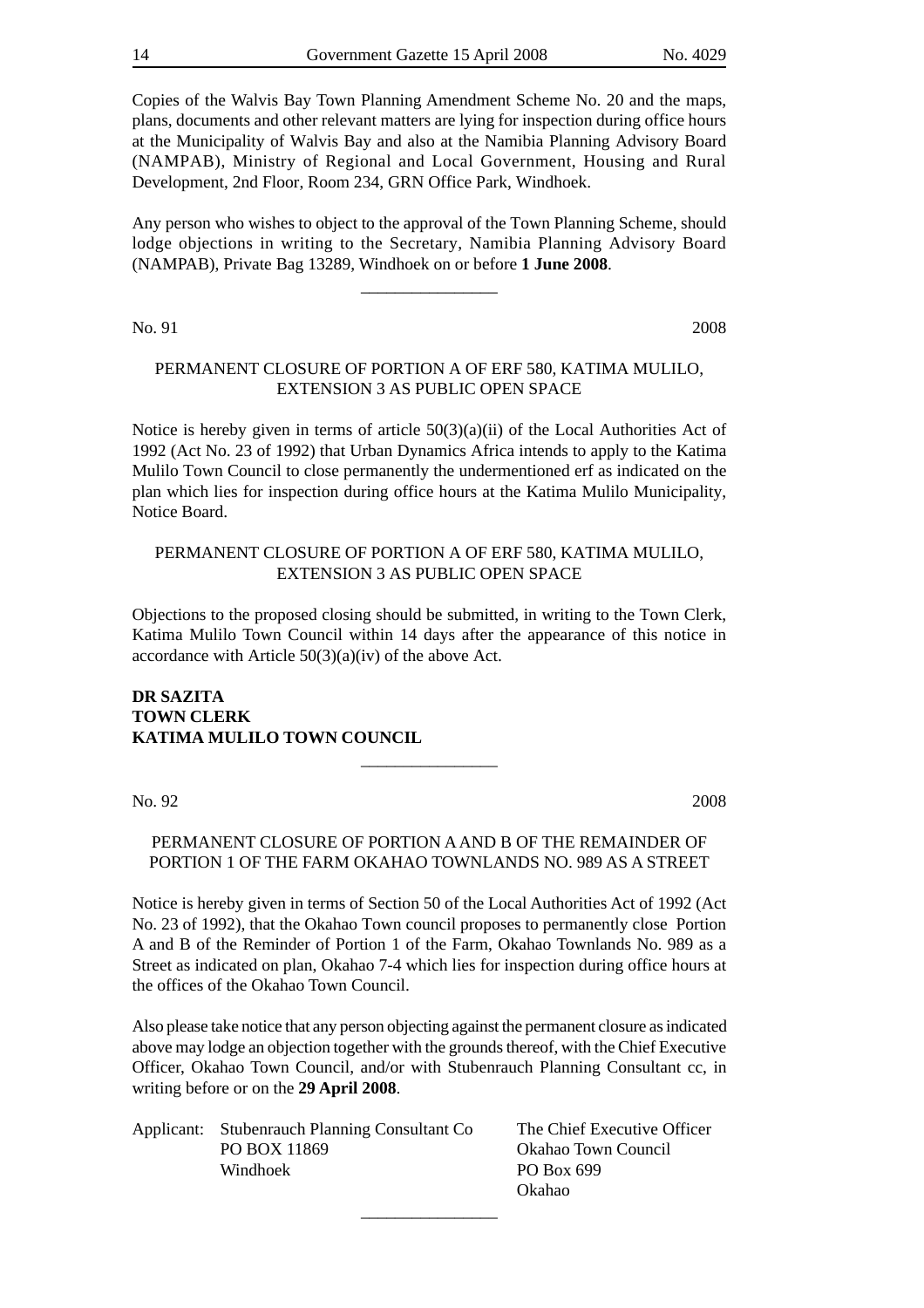No. 93 2008

# ESTABLISHMENT OF THE TOWNSHIP: KALKRAND EXTENSION 1: VILLAGE COUNCIL OF KALKRAND

Notice is hereby given in terms of subsection (5) of section 5 of the Townships and Division of Land Ordinance, 1963 (Ordinance 11 of 1963) as amended that application has been made for the establishment of the Township Kalkrand Extension 1 situated on Portion 2 of the Farm No. 934 and that the application is lying open to inspection at the office of the Division Town and Regional Planning, 2nd Floor, GRN Office Park in Windhoek, the Surveyor-General in Windhoek, and at the Office of the Chief Executive Officer, Village Council of Kalkrand.

Any person who wishes to object to the application may submit written evidence to the Townships Board, Private Bag 13289, Windhoek. Provided that such written evidence shall reach the Secretary of the Townships Board not later than **17 May 2008** or who is desirous of being heard or making representations at the Townships Board meeting which will be held on **10 June 2008 at 09h00** in Windhoek.

# **P.D. SWART CHAIRMAN: TOWNSHIPS BOARD**

# **CITY OF WINDHOEK**

\_\_\_\_\_\_\_\_\_\_\_\_\_\_\_\_

No. 94 2008

# PERMANENT CLOSING OF PORTION A OF REMAINDER ERF 1241 JORDAAN STREET, PIONIERSPARK AS PUBLIC OPEN SPACE

Notice is hereby given in terms of article  $50(1)(a)(ii)$  of the Local Authorities Act of 1992 (Act No. 23 of 1992) that the City of Windhoek proposes to close permanent the undermentioned portion as indicated on locality plan, which lies for inspection during office hours at the office of Urban Policy, Room 515, Municipal Offices, Independence Avenue.

# PERMANENT CLOSING OF PORTION A OF REMAINDER ERF 1241 JORDAAN STREET, PIONIERSPARK AS PUBLIC OPEN SPACE

Objections to the proposed closing are to be served on the Secretary: Townships Board, Private Bag 13289, and the Chief Executive Officer, P.O. Box 59, Windhoek, within 14 days after the appearance of this notice in accordance with Article  $50(1)(C)$  of the above Act.

\_\_\_\_\_\_\_\_\_\_\_\_\_\_\_\_

**B. WATSON URBAN PLANNER**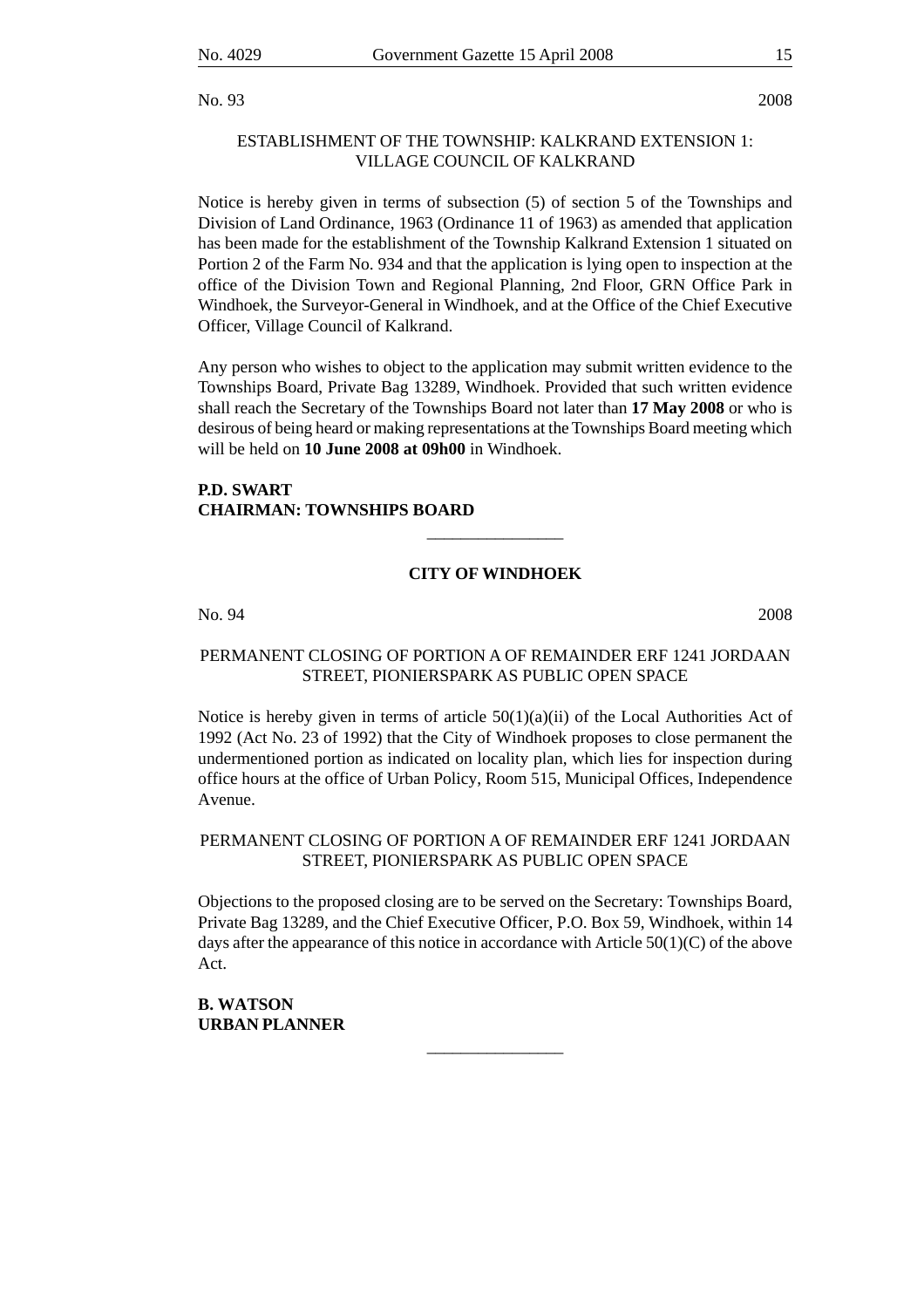# **CITY OF WINDHOEK**

No. 95 2008

# PERMANENT CLOSING OF PORTION A OF REMAINDER OF ERF 3350 ROBERT MUGABE AVENUE, WINDHOEK AS PUBLIC OPEN SPACE, (THE PORTION IS  $\pm$  162 M<sup>2</sup> IN EXTENT). THE PORTION WOULD BE SOLD TO THE OWNER OF ERF 3349 WINDHOEK FOR CONSOLIDATION PURPOSE

Notice is hereby given in terms of article  $50(1)(a)(ii)$  of the Local Authorities Act of 1992 (Act No. 23 of 1992) that the City of Windhoek proposes to close permanent the undermentioned portion as indicated on locality plan, which lies for inspection during office hours at the office of the Division: Urban Policy, Strategy, Facilitation, and Implementation Services Room 515, Municipal Offices, Independence Avenue.

# PERMANENT CLOSING OF PORTION A OF REMAINDER OF ERF 3350 ROBERT MUGABE AVENUE, WINDHOEK AS PUBLIC OPEN SPACE, (THE PORTION IS  $\pm$  162 M $^2$  IN EXTENT). THE PORTION WOULD BE SOLD TO THE OWNER OF ERF 3349 WINDHOEK FOR CONSOLIDATION PURPOSE

Objections to the proposed closing are to be served on the Secretary: Townships Board, Private Bag 13289, and the Chief Executive Officer, P.O. Box 59, Windhoek, within 14 days after the appearance of this notice in accordance with Article 50(1)(C) of the above Act.

# **B. WATSON URBAN PLANNER**

#### **CITY OF WINDHOEK**

\_\_\_\_\_\_\_\_\_\_\_\_\_\_\_\_

No. 96 2008

# PERMANENT CLOSING OF PORTION A OF ERF 917 (BLOHM STREET) WINDHOEK AS STREET, (THE PORTION IS ±883M<sup>2</sup> IN EXTENT, ADJACENT TO ERF 456 WINDHOEK AND WILL BE USED FOR INSTITUTIONAL PURPOSE)

Notice is hereby given in terms of article  $50(1)(a)(ii)$  of the Local Authorities Act of 1992 (Act No. 23 of 1992) that the City of Windhoek proposes to close permanent the undermentioned portion as indicated on locality plan, which lies for inspection during office hours at the office of Urban Policy, Room 519, Municipal Offices, Independence Avenue.

# PERMANENT CLOSING OF PORTION A OF ERF 917 (BLOHM STREET) WINDHOEK AS STREET, (THE PORTION IS ±883M2 IN EXTENT, ADJACENT TO ERF 456 WINDHOEK AND WILL BE USED FOR INSTITUTIONAL PURPOSE)

Objections to the proposed closing are to be served on the Secretary: Townships Board, Private Bag 13289, and the Chief Executive Officer, P.O. Box 59, Windhoek, within 14 days after the appearance of this notice in accordance with Article  $50(1)(C)$  of the above Act.